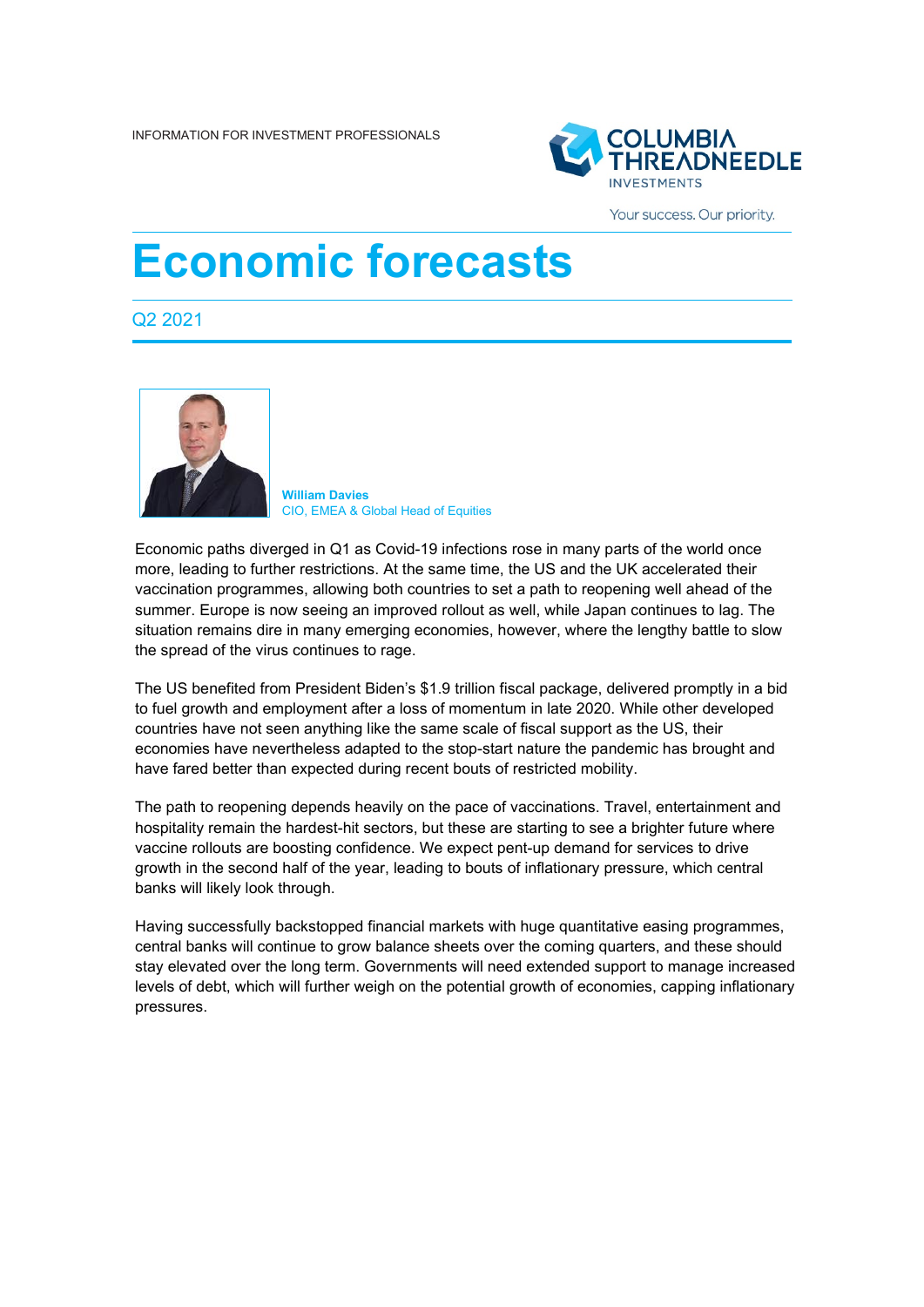# **The US: peak in growth momentum in sight**

More than a year has passed since Covid-19 hit US shores, stopping the economy in its tracks. Rapid monetary and fiscal support arrested the slide, lifting financial markets and leaving households with additional liquidity even as unemployment rose. After a brief loss of momentum in the final quarter of 2020, fiscal largesse is setting a course for the economy to recapture pre-Covid dollar levels before the summer.

Biden's first support package, totalling \$1.9 trillion, was set in motion via reconciliation, after a swift rejection from the Republican Party. Further sizeable, longer-term programmes tackling infrastructure, the environment and inequality – among other issues – may be harder to pass. But for now, the accelerated vaccine rollout, easing restrictions for service providers, and bloated household savings will drive growth of 6% and above for this year, and reinvigorate the employment recovery over the coming months. This increase in activity will no doubt lead to bouts of inflationary pressure, which the central bank has already indicated it will look through.

|                               |              |              |                | (T)             | (Cons)          | (T)             | (Cons)          |
|-------------------------------|--------------|--------------|----------------|-----------------|-----------------|-----------------|-----------------|
|                               | 2019         | 2020         | <b>Current</b> | <b>End 2021</b> | <b>End 2021</b> | <b>End 2022</b> | <b>End 2022</b> |
| GDP (year/year)               | 2.3          | $-3.5$       |                | 6.4             | 6.2             | $3.75 - 4.25$   | 4.0             |
| Headline Inflation (year-end) | 1.8          | 1.2          | 2.6            | 2.3             | 2.6             | 2.1             | 2.1             |
| Core Inflation (year-end)     | 1.6          | 1.4          | 1.4            | 2.2             | 1.9             | 1.9             | 2.0             |
| Official Rates (year-end)     | $1.5 - 1.75$ | $0.0 - 0.25$ | $0.0 - 0.25$   | $0.0 - 0.25$    | 0.15            | $0.0 - 0.25$    | 0.33            |
| 10-year bond yield            | 1.90         | 0.91         | 1.58           | 1.50            | 1.80            | 1.50            | 2.07            |
| EUR/USD (year-end)            | 1.11         | 1.22         | 1.20           | 1.15            | 1.22            |                 | 1.23            |
| USD/JPY (year-end)            | 109          | 103          | 108            | 110             | 108             |                 | 108             |
| Earnings Growth               | 1.0          | $-7.3$       |                | $20 - 25$       | 27.0            | $8 - 12$        | 12.6            |

# Figure 1: US forecasts

Source: Threadneedle Asset Management Limited/Bloomberg, April 2021. Notes: (T) = TAML forecast, (Cons) = consensus forecast \* denotes interim change. Changes to Threadneedle forecasts: GDP 2021 6.4 from 5.0; Headline Inflation 2021 2.3 from 2.0; Core Inflation 2021 2.2 from 1.7; EUR/USD 2021 1.15 from 1.27; USD/JPY 2021 110 from 100.

City centres are witnessing the slowest recovery in mobility, as working from home remains a realistic and preferred option for some – a trend likely to be in place for some time. Increased remote working drove the desire for larger dwellings, resulting in a red-hot housing market in the suburbs through the winter. As more of the population get vaccinated and many would-be buyers are "priced out" of the market, we might expect turnover to settle into a more sustainable path.

Continued support for the economy remains crucial. The US Federal Reserve is acutely aware that the pandemic has disproportionately hit low-income, minority households. Chairman Jerome Powell has stated his intention to leave rates low for however long it takes to aid the repair.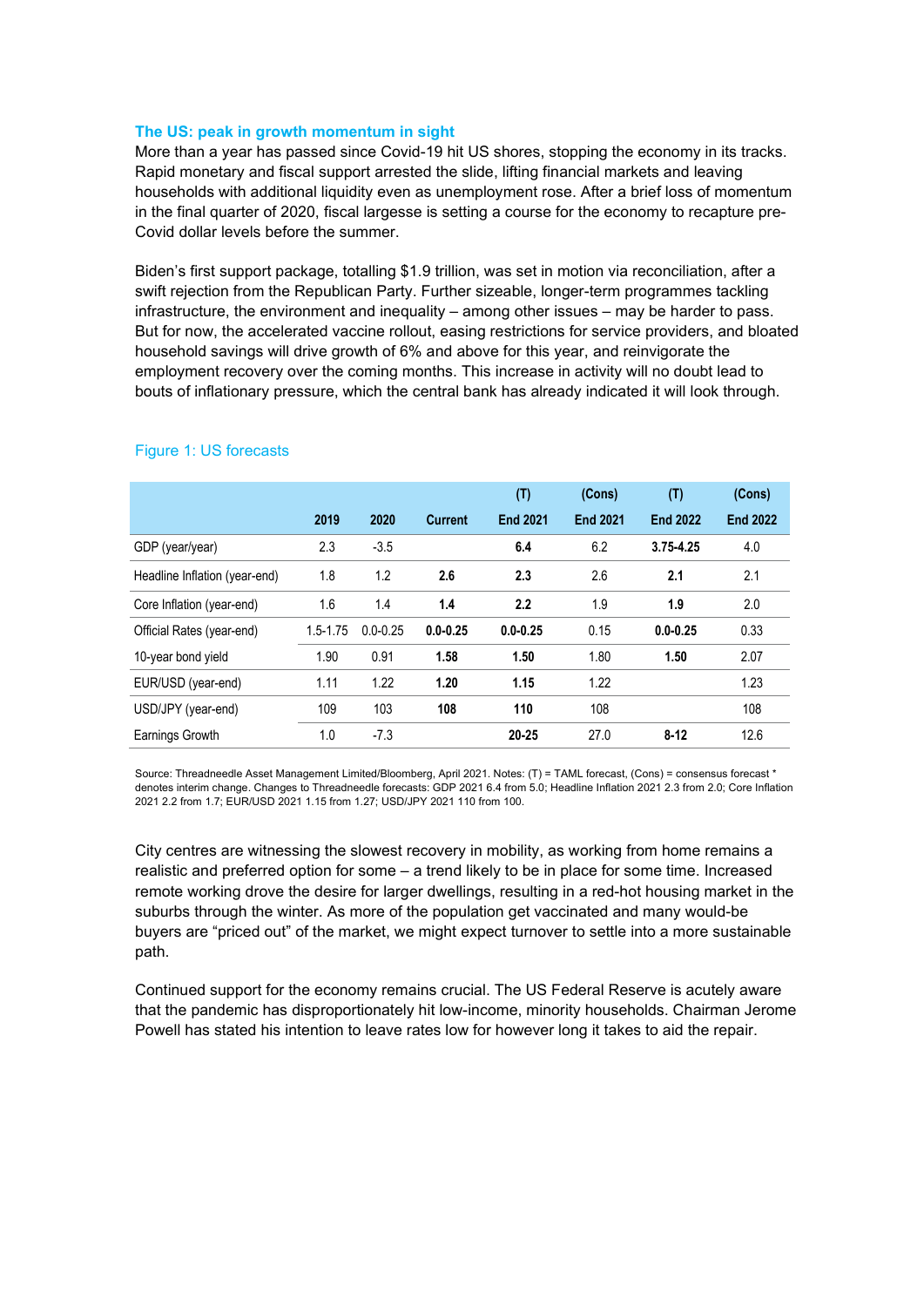#### **Euro area: playing catch-up**

After a stuttering start, the pace of mainland Europe's vaccination rollout is now accelerating. And while activity levels have generally seemed more resilient to mobility restrictions than during periods of lockdown last year, Covid-19 continues to cast a shadow over the euro area's economic performance. It remains to be seen what effect additional restrictions – introduced notably in France and Germany in mid-April – will have on Q2 GDP.

That said, indicators of economic sentiment remain on an upward trajectory, especially in manufacturing, where new orders appear to be driving a post-pandemic boom. So far, the "hard" data does not reflect increased optimism; it is possible that lags are in play, or that surveys display excessive optimism, as they did during the 2017 expansion.

The health of the labour market may be the best guide to the likely strength of domestic demand, although data here continues to be distorted by large numbers of people engaged on short-time work programmes. The degree of slack in eurozone labour markets may not be obvious for some time.

Until then, optimism around a vigorous (and inflationary) recovery in consumption rests on a robust reversal in the accumulation of savings by households over the past year or so. But analysis by the Banque de France and others suggests that by far the largest share of foregone consumption during the pandemic has occurred within services, where there are obvious limits to how much can be recouped. Additionally, as elsewhere savings have tended to accumulate at the higher end of both the income and demographic distributions, where propensity to consume is lower, all else being equal.

|                               |        |         |                | (T)             | (Cons)          | (T)             | (Cons)          |
|-------------------------------|--------|---------|----------------|-----------------|-----------------|-----------------|-----------------|
|                               | 2019   | 2020    | <b>Current</b> | <b>End 2021</b> | <b>End 2021</b> | <b>End 2022</b> | <b>End 2022</b> |
| GDP (year/year)               | 1.2    | $-7.2$  |                | $4.3*$          | 4.1             | $3.75 - 4.25$   | 4.1             |
| Headline Inflation (year-end) | 1.2    | 0.3     | 1.3            | $1.5*$          | 1.6             | 1.3             | 1.2             |
| Official Rates (year-end)     | $-0.5$ | $-0.5$  | $-0.5$         | $-0.5$          | $-0.5$          | $-0.5$          | $-0.5$          |
| 10-year bond yield            | $-0.2$ | $-0.5$  | $-0.24$        | $-0.25$         | $-0.14$         | $-0.25$         | $-0.02$         |
| EUR/USD (year-end)            | 1.11   | 1.22    | 1.20           | $1.15*$         | 1.22            |                 | 1.23            |
| EUR/JPY (year-end)            | 122    | 126     | 131            | 127             | 129             |                 | 130             |
| Earnings Growth               | 2.4    | $-26.6$ |                | 35              | 29.1            | $10 - 15$       | 15.3            |

# Figure 2: Euro area forecasts

Source: Threadneedle Asset Management Limited/Bloomberg, April 2021. Notes: (T) = TAML forecast, (Cons) = consensus forecast \* denotes interim change. Changes to Threadneedle forecasts: GDP 2021 4.3 from 4.0; Headline Inflation 2021 1.5 from 1.0; Official Rates 2021 -0.5 from -0.6; EUR/USD 2021 1.15 from 1.27.

The European fiscal response appears small in comparison with the combined US stimulus. In contrast with their North American counterparts, household disposable incomes have stagnated since the end of 2019 in the Euro area, where fiscal support has been largely delivered via job retention programmes. We believe this will likely deliver a less impressive recovery.

But medium-term hopes for a higher path of GDP growth are best pinned on an eventual rotation away from pro-cyclicality in member-state budget policy as embodied in the eurozone's fiscal framework. It seems likely that the EU's Stability and Growth Pact deficit and debt ratio requirements will be suspended until at least 2023. Negotiations around more permanent changes are likely to resume later this year.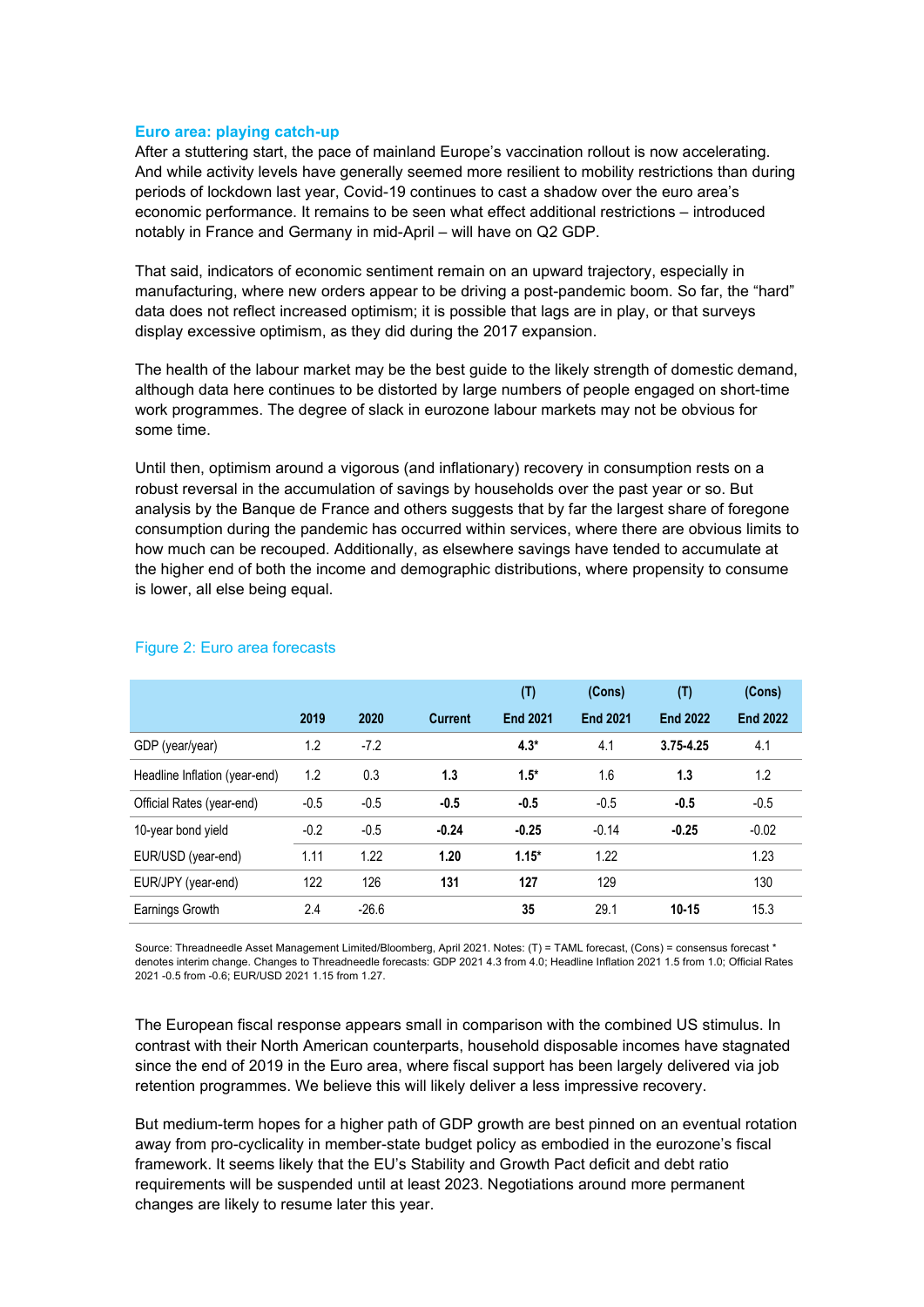# **UK: bouncing back, for now**

The success of the vaccination programme thus far has enabled the UK to take the first steps out of lockdown. The signs of pent-up demand from the consumer have been evident in the data that has been released: card spend has returned to pre-Covid levels and retail footfall has picked up sharply. Positive signs are evident in the labour market as well, where job vacancies have risen back to pre-pandemic levels, albeit with a significant dispersion of performance across industries.

Expectations that furloughed positions will result in permanent job losses at the end of the programme have trended lower but remain elevated, and suggest that around 10% of those on the scheme will become unemployed in September.

|                               |        |         |                | (T)             | (Cons)          | (T)             | (Cons)          |
|-------------------------------|--------|---------|----------------|-----------------|-----------------|-----------------|-----------------|
|                               | 2019   | 2020    | <b>Current</b> | <b>End 2021</b> | <b>End 2021</b> | <b>End 2022</b> | <b>End 2022</b> |
| GDP (year/year)               | 1.4    | $-10.6$ |                | 6.5             | 5.3             | $4.5 - 5.0$     | 5.5             |
| Headline Inflation (year-end) | 1.8    | 0.9     | 0.4            | 1.9             | 1.6             | 1.7             | 1.9             |
| Official Rates (year-end)     | 0.75   | 0.1     | 0.1            | 0.1             | 0.10            | 0.1             | 0.25            |
| 10-year bond yield            | 0.85   | 0.20    | 0.77           | 0.75            | 0.96            | 0.75            | 1.12            |
| GBP/USD (year-end)            | 1.31   | 1.37    | 1.40           | 1.30            | 1.40            |                 | 1.44            |
| EUR/GBP (year-end)            | 0.85   | 0.89    | 0.86           | 0.88            | 0.85            |                 | 0.85            |
| Earnings Growth               | $-4.7$ | $-36.5$ |                | 37              | 51.8            | $10 - 15$       | 10.2            |

# Figure 3: UK forecasts

Source: Threadneedle Asset Management Limited/Bloomberg, April 2021. Notes: (T) = TAML forecast, (Cons) = consensus forecast. Changes to Threadneedle forecasts: GDP 2021 6.5 from 4.0; GDP 2022 4.5-5.0 from 5.5-6.0; Headline Inflation 2021 1.9 from 1.5; Official Rates 2021 0.1 from -0.1; 10-Year Bond Yield 2021 0.75 from 0.25 GBP/USD 2021 1.30 from 1.40; EUR/GBP 2021 0.88 from 0.91.

The sharp rebound in activity was expected and is a testament to the insulation of the aggregate consumer balance sheet via government support schemes. However, we would add that disposable incomes have not grown over the pandemic, unlike, for example, in the US. This is likely to have a negative impact for the UK's future path of consumption. Savings remain elevated due to the inability to consume services, and we expect a decent portion of these pots to be run down over the course of the year as the consumer enjoys re-found freedoms.

Recent surveys have suggested more of this savings glut will be spent than we had previously expected, although the distribution of these savings is still heavily skewed towards those with a lower marginal propensity to consume.

## **Japan: another Covid wave delays a sustained consumer rebound**

We have lowered our 2021 GDP forecast for Japan from 4% to 3.5% but remain above consensus due to increased support from external demand more than offsetting a negative Q1. Indeed, leading indicators such as machine tool orders continue to trend higher and Japanese consumers are in a strong financial position to lead a sustained domestic demand recovery once vaccines are rolled out. The key driver behind our revised outlook is the emergence of a fourth wave of Covid, and with it a third state of emergency, which will delay the consumer rebound.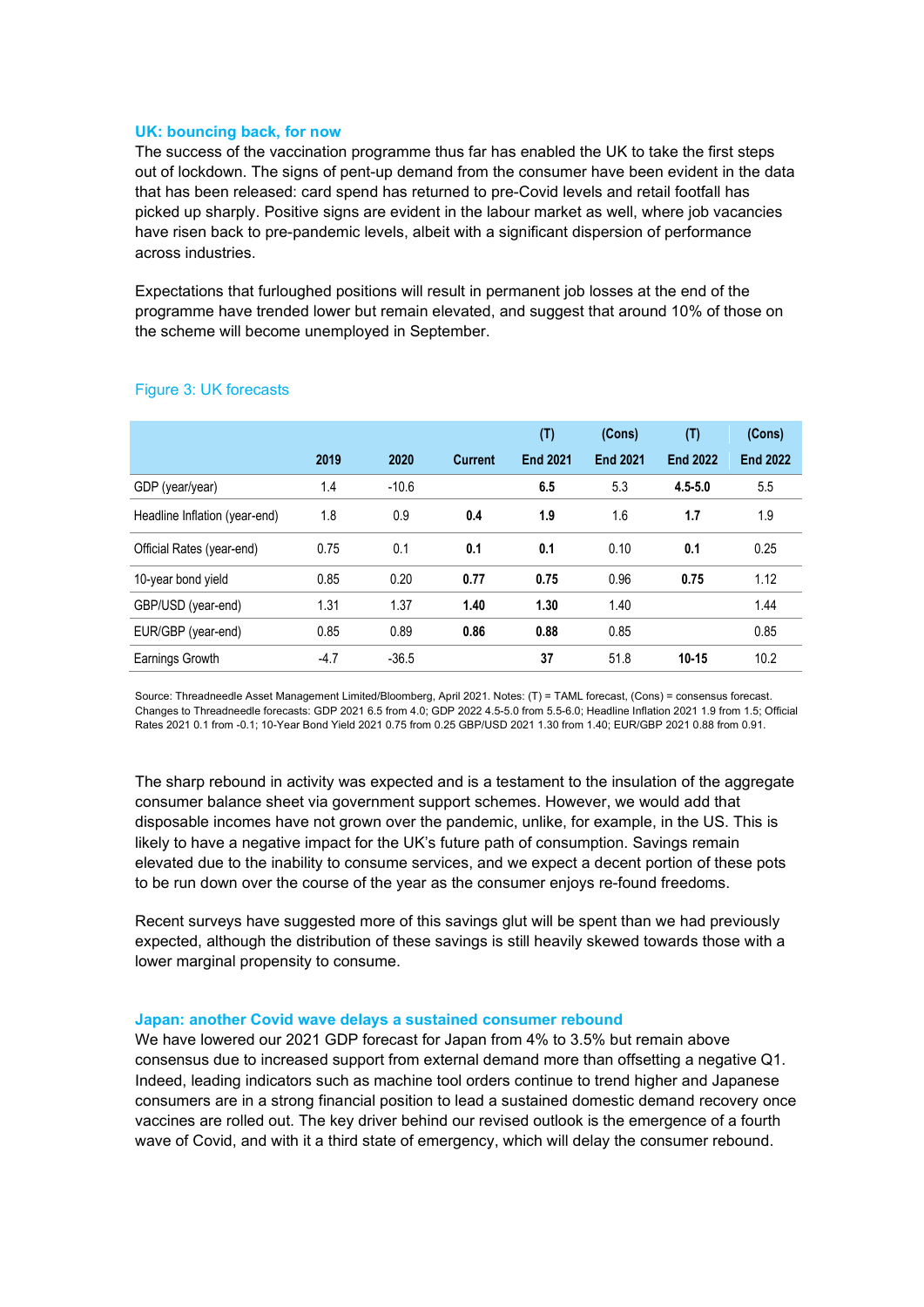While Japan's management of the virus has been relatively successful, its vaccination rollout has been noticeably slower than other regions, due to its lengthy testing process. However, the pace of vaccinations is expected to pick up through Q2. This should drive a sustained consumer rebound through the second half of the year, aided by policy support that has prevented disposable income taking the usual hit during a recession.

|                               |         |        |                | (T)             | (Cons)          | (T)             | (Cons)          |
|-------------------------------|---------|--------|----------------|-----------------|-----------------|-----------------|-----------------|
|                               | 2019    | 2020   | <b>Current</b> | <b>End 2021</b> | <b>End 2021</b> | <b>End 2022</b> | <b>End 2022</b> |
| GDP (year/year)               | 0.7     | $-4.8$ |                | 3.5             | 2.9             | $2.5 - 3.0$     | 2.0             |
| Headline Inflation (year-end) | 0.5     | 0.0    | $-0.4$         | $0.25*$         | 0.1             | 0.8             | 0.6             |
| Official Rates (year-end)     | $-0.1$  | $-0.1$ | $-0.1$         | $-0.1$          | $-0.05$         | $-0.1$          | $-0.07$         |
| 10-year bond yield            | 0.0     | 0.0    | 0.09           | 0.0             | 0.14            |                 | 0.22            |
| USD/JPY (year-end)            | 110     | 103    | 108            | $110*$          | 108             |                 | 108             |
| EUR/JPY (year-end)            | 126     | 126    | 130            | 127             | 129             |                 | 130             |
| Earnings Growth               | $-14.6$ | $-11$  |                | 30              | 26.2            | $10 - 15$       | 15.0            |

# Figure 4: Japan forecasts

Source: Threadneedle Asset Management Limited/Bloomberg, April 2021. Notes: (T) = TAML forecast, (Cons) = consensus forecast. Changes to Threadneedle forecasts: GDP 2021 3.5 from 4.0; Headline Inflation 2021 0.25 from 0.5; USD/JPY 2021 110 from 100.

Another area of domestic demand that looks set for a strong year is corporate capex; realised numbers tend to be higher than anticipated at the start of the year, and this year's starting point was the highest in five years. On the external front, trade data remains encouraging and points to another strong net-export contribution to GDP in Q1.

Japan's labour market remains tight with the job:applicant ratio increasing again, having remained above one throughout this crisis. However, as previously flagged, wages rather than the employment level that tend to move over the economic cycle in Japan. These usually lag earnings, which have picked up impressively, and suggest the labour market could start to potentially act as a tailwind rather than a headwind from here.

Overall, we expect a fall in domestic activity to lead the economy into contraction in Q1, but also anticipate that the ongoing support from the external component of the economy will make this less severe than in 2020. Once vaccinations pick up, we expect a strong and sustained domestic activity rebound to coincide with the ongoing strength in the external component of the economy.

# **China: policy focus shifts**

While the world is still largely trying to control the virus and stimulate growth, China comfortably recorded positive GDP growth of 2.3% year-on-year in 2020, and is expected to grow at around 8%-8.5% in 2021. This earlier rebound is giving policymakers the opportunity to restart finetuning the economy with the aim of ensuring financial stability, improving people's wellbeing and enhancing national security. This will see a reallocation of credit away from highly leveraged sectors to "priority" sectors that will inadvertently lead to a moderation in credit growth as well.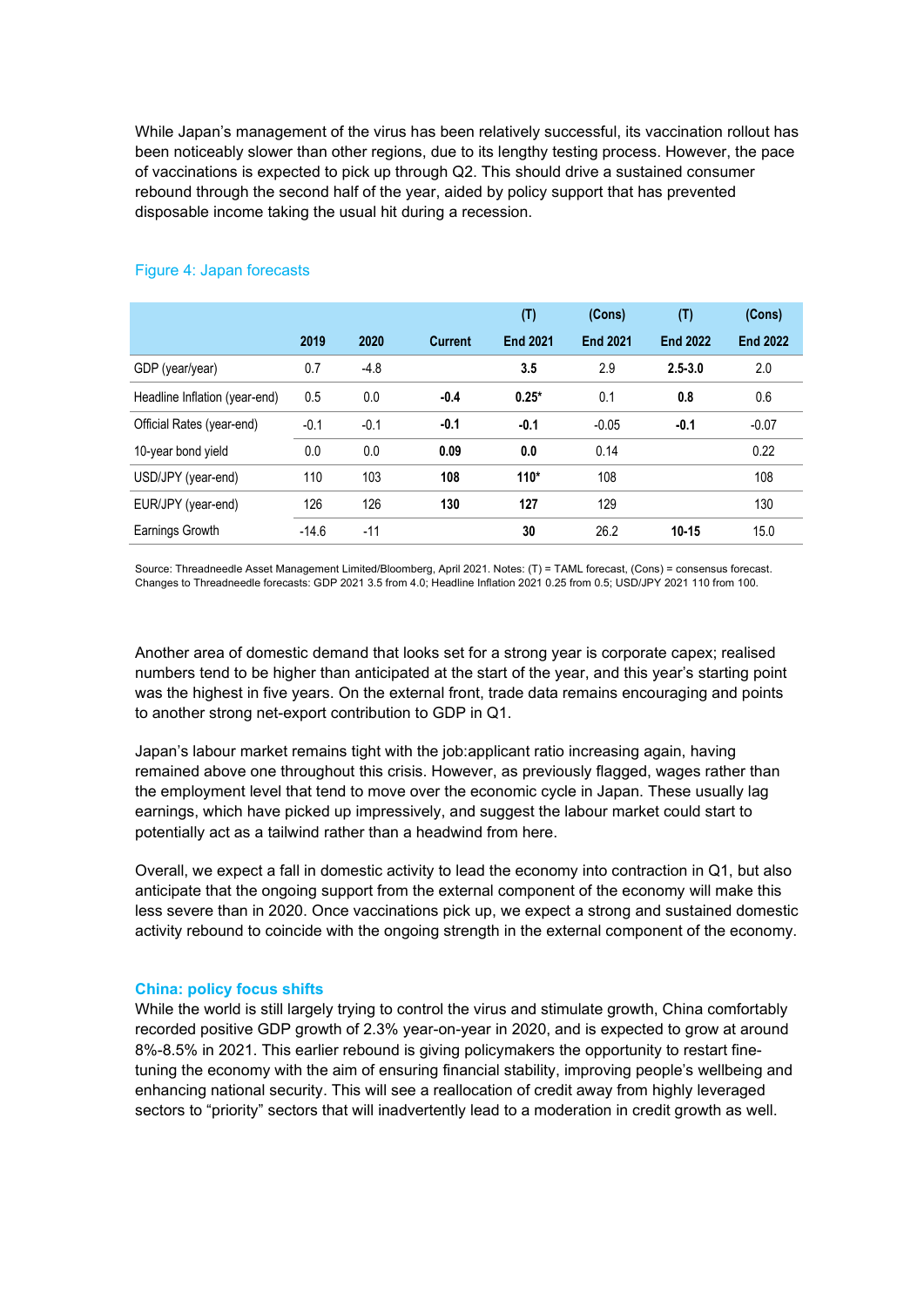China's post-pandemic V-shaped rebound was largely led by real estate and pandemic-related exports, with the laggards – retail sales and manufacturing investments –expected to drive growth in 2021. While Q1 growth fell significantly to 0.6% from 3.2% in Q4 2020, given the wave of new Covid cases in the run-up to the Lunar New Year, March numbers are encouraging as consumption and industrial capex expansion seem to be overtaking property investments and exports as the main drivers for growth. Given geopolitical tensions with the US, China's 14th Five-Year Plan emphasises reducing vulnerabilities to "chokepoint technologies", with banks being encouraged to focus lending towards smaller businesses, manufacturing, green and hightech sectors this year.

|                            |        |        |                  | (T)             | (Cons)          | (T)             | (Cons)          |
|----------------------------|--------|--------|------------------|-----------------|-----------------|-----------------|-----------------|
|                            | 2018   | 2019   | 2020             | <b>End 2021</b> | <b>End 2021</b> | <b>End 2022</b> | <b>End 2022</b> |
| GDP (YoY)                  | 6.7    | 6.0    | 2.3              | 8.0             | 8.5             | 5.5             | 5.5             |
| CPI (YoY)                  | 2.1    | 2.9    | 2.5              | 1.2             | 1.6             | 1.9             | 2.3             |
| Current Account (% of GDP) | 0.2    | 1.0    | $1.5$ (cons)     | 1.4             | 1.5             | 1.1             | 4.01.2          |
| Fiscal Account (% of GDP)  | $-4.1$ | $-4.9$ | $-6.2$           | $-5.8$          | $-5.8$          | $-5.0$          | $-4.3$          |
| Official Rates (Year-end)  | 2.6    | 2.5    | $2.2\phantom{0}$ | 2.2             | 2.6             | 2.4             | 2.52.8          |
| 10-Year Yield (Year-end)   | 3.3    | 3.1    | 3.2              | 2.9             | 3.2             | 3.2             | 3.2             |

## Figure 5: China forecasts

Source: Threadneedle Asset Management Limited/Bloomberg, April 2021. Notes: (T) = TAML forecast, (Cons) = consensus forecast.

Concurrently, the government is using a broad range of regulatory changes to manage financial stability, increase corporate governance and reshape the country's drivers of growth. Credit growth will undoubtedly slow from more than 13% year-on-year to around 11.5%, as we see stricter regulations on housing market and property developers, fintech capitalisation, further defaults in weaker companies, local government financing vehicles and the consolidation of state-owned enterprises. There are always uncertainties in a transition and, as such, officials are expected to be cautious with monetary and fiscal policies. There is likely to be extreme caution in the next quarter, given the need for policy stability prior to the Chinese Communist Party's July centenary celebrations. The People's Bank of China is expected to keep official policy rates on hold and liquidity balanced, while the government has certainly buffered the fiscal space with a wider-than-expected 3.2% fiscal deficit target, a RMB3.65 trillion (\$570 billion) quota for net-local government bond issuance and higher-than-usual fiscal deposits.

Ultimately, the Chinese government wants to avoid financial asset and debt bubbles, reduce its vulnerabilities to external policies, and increase domestic demand. So long as the targetsurveyed urban unemployment rate remains at around 5.5%, with 11 million jobs created, these structural reforms will continue.

## **Emerging markets: asynchronous economic recovery**

Emerging markets (EMs) started the year full of optimism, fuelled by the start of the vaccination process and the expectation of a synchronised upturn in global economic activity. These factors, together with ample liquidity, were supposed to underpin the recovery story in EMs. However, disappointment soon set in, especially in terms of growth, as slow vaccine rollouts and the continued resurgence of Covid-19 cases in EMs have caused the growth trajectory to lag relative to developed markets.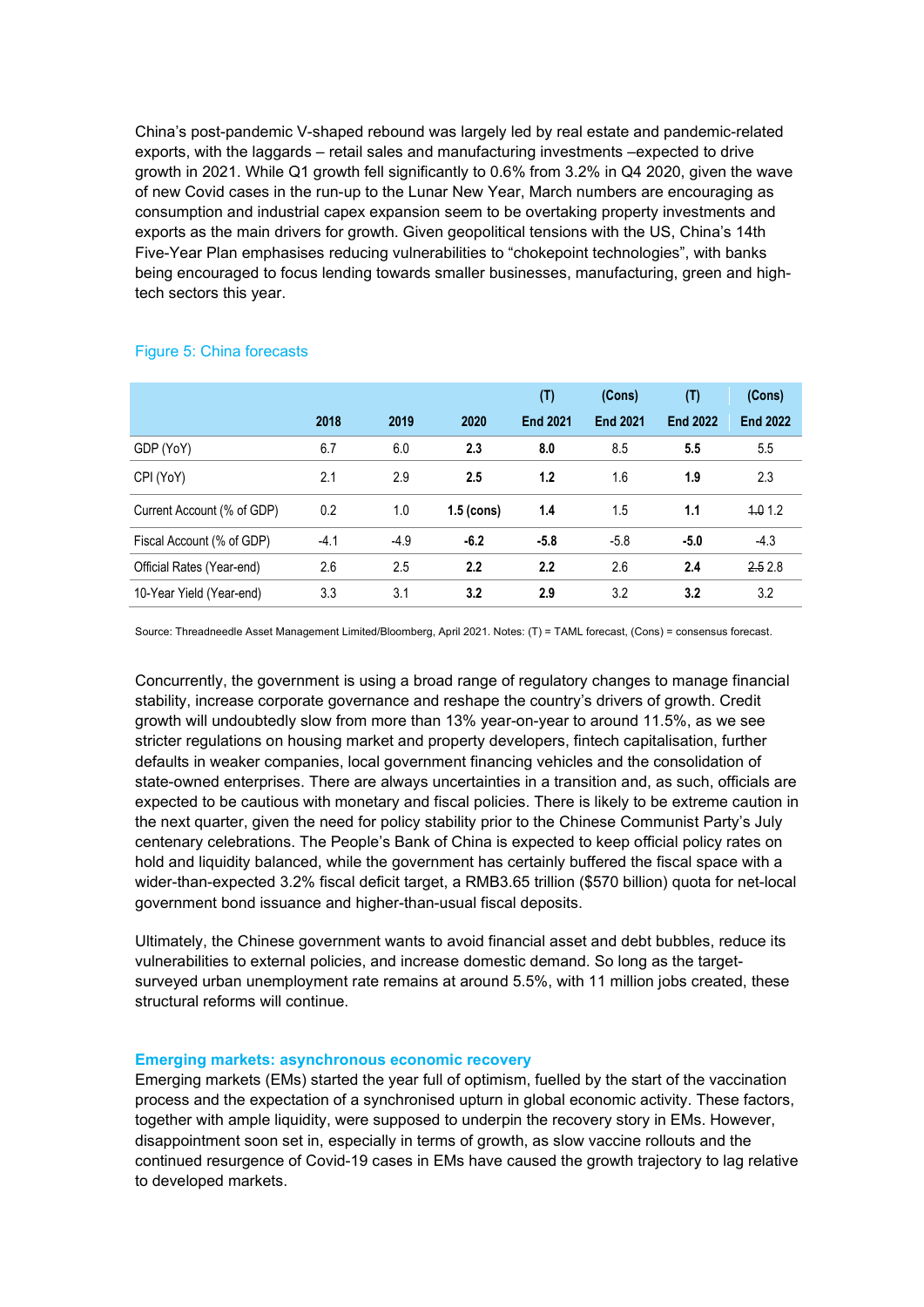# Figure 6: EM forecasts

|        | <b>GDP</b> |      | <b>GDP</b> |             |      | <b>CPI</b>  |      | <b>CPI</b>  |      | <b>Policy Rate</b> |      | 10-year Yield |
|--------|------------|------|------------|-------------|------|-------------|------|-------------|------|--------------------|------|---------------|
|        | 2021       |      | 2022       |             | 2021 |             | 2022 |             | 2021 |                    | 2021 |               |
|        | т          | Cons |            | <b>Cons</b> | т    | <b>Cons</b> | т    | <b>Cons</b> | т    | <b>Cons</b>        | т    | Cons          |
| Brazil | 3.5        | 3.4  | 2.0        | 2.4         | 4.0  | 4.9         | 3.5  | 3.6         | 4.0  | 4.8                | 8.0  | 8.3           |
| Mexico | 3.5        | 4.7  | 2.3        | 2.7         | 3.0  | 3.8         | 3.0  | 3.5         | 3.75 | 3.9                | 5.4  | 6.2           |
| China  | 8.0        | 8.5  | 5.5        | 5.5         | 1.2  | 1.6         | 1.9  | 2.3         | 2.2  | 2.6                | 2.9  | 3.2           |
| India  | $-7.8$     | 7.4  | 11.0       | 11.0        | 6.2  | 6.2         | 4.4  | 4.7         | 4.0  | 4.0                | 6.0  | 6.3           |
| Russia | 3.0        | 3.1  | 2.5        | 2.5         | 3.5  | 4.7         | 3.5  | 3.8         | 4.0  | 5.1                | 5.5  | 6.9           |
| Turkey | 3.25       | 5.0  | 4.5        | 4.0         | 10.0 | 14.3        | 10.0 | 10.3        | 15.0 | 17.2               | 12.5 | 13.0          |

Source: Threadneedle Asset Management Limited, Bloomberg, April 2021. Notes: (T) = TAML forecast, (Cons) = consensus forecast.

The stronger recoveries in the US and China have, however, supported global demand and pushed commodity prices higher, providing a positive tailwind to EM economies in general. At the same time, global financial conditions remain highly accommodative, with both local and external financing readily accessible in all but a few highly stressed sovereigns. The recent developments on the new \$650 billion IMF Special Drawing Rights allocation, and the extension of the Debt Service Suspension Initiative until the end of 2021, also create a positive tailwind for those weaker high-yield sovereigns that are facing large external financing requirements while having thin external liquidity.

Looking ahead, the outlook appears fairly challenging. The uncertainty created by the pandemic remains high and continues to pose a downside risk to growth. At the same time, policy support will arguably be more constrained after 2020's substantial fiscal and monetary support, which brought policy rates to historic lows and pushed government leverage up significantly. With noncore inflation starting to rise (though this should be transitory), policymakers with weaker credibility may be forced to start tightening in order to maintain a decent real-rates buffer, anchor inflation expectations and prevent FX depreciation and sharp capital outflows. The balancing act in the months ahead will be delicate. This also means that stronger bifurcation is expected to play out within EMs, with countries with weaker fundamentals going into the crisis likely to be the ones that come under further pressure if the pandemic is prolonged.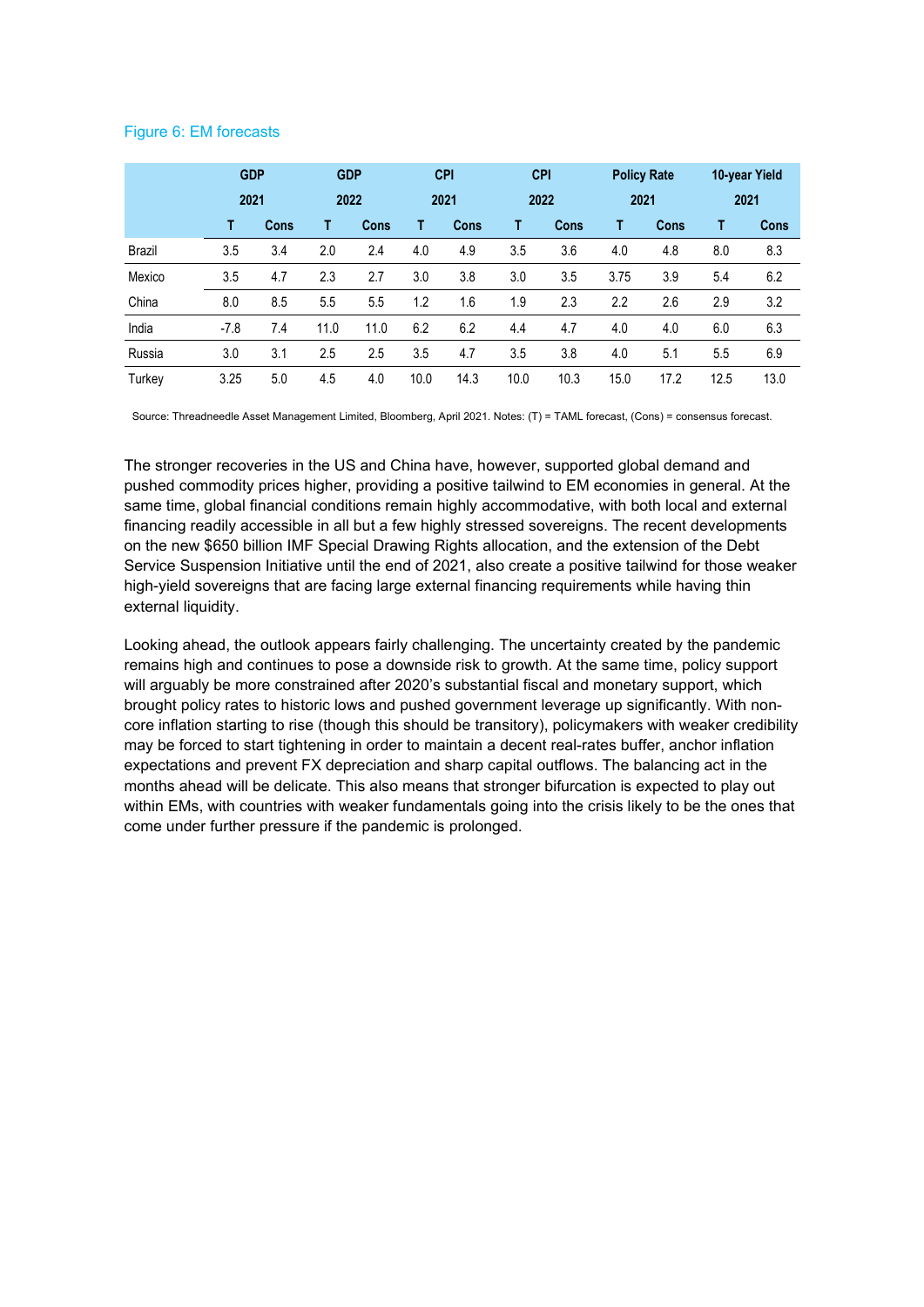

# **Important Information:**

# **For use by professional clients and/or equivalent investor types in your jurisdiction (not to be used with or passed on to retail clients).This is an advertising document.**

Past performance is not a guide to future performance. The value of investments and any income is not guaranteed and can go down as well as up and may be affected by exchange rate fluctuations. This means that an investor may not get back the amount invested. Your capital is at risk.

The analysis included in this document has been produced by Columbia Threadneedle Investments for its own investment management activities, may have been acted upon prior to publication and is made available here incidentally. Any opinions expressed are made as at the date of publication but are subject to change without notice and should not be seen as investment advice. Information obtained from external sources is believed to be reliable, but its accuracy or completeness cannot be guaranteed.

Any opinions expressed are made as at the date of publication but are subject to change without notice. This document includes forward looking statements, including projections of future economic and financial conditions. None of Columbia Threadneedle Investments, its directors, officers or employees make any representation, warranty, guaranty, or other assurance that any of these forward-looking statements will prove to be accurate.

**In the UK** issued by Threadneedle Asset Management Limited, registered in England and Wales, No. 573204. Registered Office: Cannon Place, 78 Cannon Street, London EC4N 6AG. Authorised and regulated in the UK by the Financial Conduct Authority.

**In the EEA**: Issued by Threadneedle Management Luxembourg S.A. Registered with the Registre de Commerce et des Sociétés (Luxembourg), Registered No. B 110242 44, rue de la Vallée, L-2661 Luxembourg, Grand Duchy of Luxembourg.

**In the Middle East**: this document is distributed by Columbia Threadneedle Investments (ME) Limited, which is regulated by the Dubai Financial Services Authority (DFSA).

**For Distributors**: This document is intended to provide distributors' with information about Group products and services and is not for further distribution.

**For Institutional Clients**: The information in this document is not intended as financial advice and is only intended for persons with appropriate investment knowledge and who meet the regulatory criteria to be classified as a Professional Client or Market Counterparty and no other Person should act upon it.

**In Switzerland**: Threadneedle Asset Management Limited. Registered in England and Wales, Registered No. 573204, Cannon Place, 78 Cannon Street, London EC4N 6AG, United Kingdom. Authorised and regulated in the UK by the Financial Conduct Authority. Issued by Threadneedle Portfolio Services AG, Registered address: Claridenstrasse 41, 8002 Zurich, Switzerland.

**In Australia**: Issued by Threadneedle Investments Singapore (Pte.) Limited ["TIS"], ARBN 600 027 414. TIS is exempt from the requirement to hold an Australian financial services licence under the Corporations Act and relies on Class Order 03/1102 in marketing and providing financial services to Australian wholesale clients as defined in Section 761G of the Corporations Act 2001. TIS is regulated in Singapore (Registration number: 201101559W) by the Monetary Authority of Singapore under the Securities and Futures Act (Chapter 289), which differ from Australian laws.